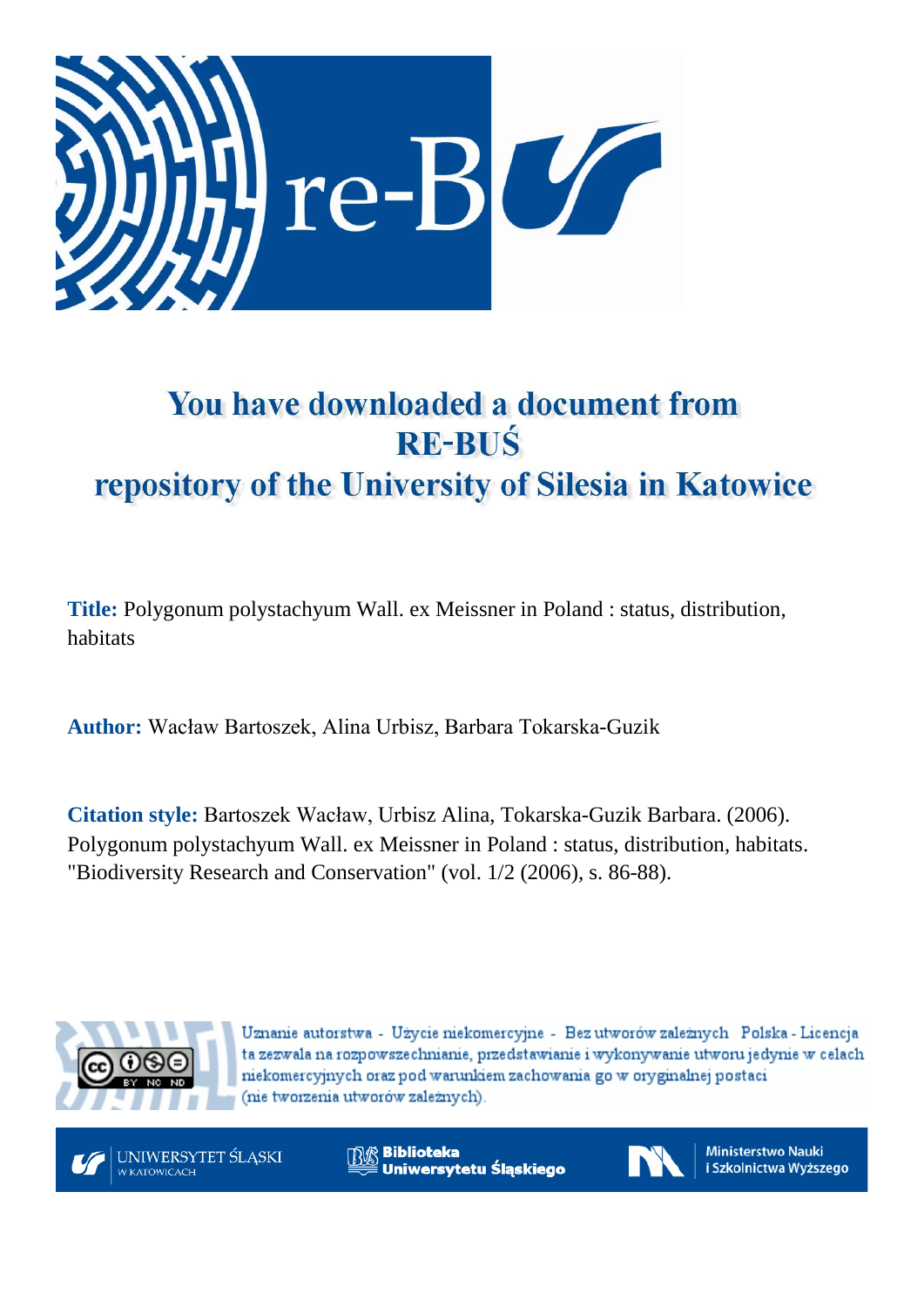## *Polygonum polystachyum* Wall. ex Meissner in Poland: status, distribution, habitats

### Wacław Bartoszek<sup>1</sup>, Alina Urbisz<sup>2</sup> & Barbara Tokarska-Guzik<sup>2</sup>

<sup>1</sup>Institute of Botany, Jagiellonian University, Kopernika 27, 31-501 Kraków, Poland, e-mail: bartoszek@ib.uj.edu.pl <sup>2</sup>Department of Plant Systematics, Silesian University, Jagiellońska 28, 40-032 Katowice, Poland, e-mail: aurbisz@us.edu.pl, tokarska@us.edu.pl

Abstract: The study sums up the data gathered to-date on the distribution in Poland of an interesting synanthropic species – *Polygonum polystachyum*. The distribution of this species in Poland was described and the numbers of existing populations were estimated. The habitats were described in detail and the status of the species in the Polish flora was discussed.

**Key words:** *Aconogonon polystachyum*, *Polygonum polystachyum*, distribution, kenophytes, Poland

#### **1. Taxonomy, morphology and the range**

*Polygonum polystachyum* Wall. ex Meissner (=*Aconogonon polystachyum*, *Persicaria polystachya*, *P. wallichii*, *Pleuropteropyrum polystachyum*, *Reynoutria polystachya*, *Rubrivena polystachya*) is the only representative of the section *Aconogonon* Meissner occuring in Poland. No consensus has been reached yet on the name and systematic position of this species. According to Wisskirchen & Haeupler (1998), the correct name of this species should be *Aconogonon polystachyum* (Wall. ex Meisn.) Small (and not î*Aconogonum*î or î*Acontogonum*î!).

*Polygonum polystachyum* is not listed in the *Roúliny polskie* (Szafer *et al.* 1953), whereas in the *Flora Polski* (Zając 1992) it is regarded as an ephemerophyte. In a critical checklist by Mirek *et al.* (2002) this species has not been mentioned either.

Morphological description (Fig. 1): Perennial. Shoots erect, strong, 60-120 (200) cm high, growing outwards from branched underground rhizomes. Leaves 10-20 x 3-8 cm, oblong-lanceolate, acuminate, truncate or shortly cuneate at the base, glabrous or pubescent underneath, usually with red veins. Ochreae brown, thick, persistent, entire. White, fragrant flowers, bisexual, in the form of broad, loose and sometimes leafy top panicles with a red axis. Three styles, 8 stamens. Fruit – trigonous nut (they are probably not set in Poland, because of the very late flowering of this species).

*Polygonum polystachyum* is an Asian species orginating from the Himalayas and cultivated in gardens as an ornamental plant. Webb & Chater (1964) regard *P. polystachyum* as the species established in the central and north-western parts of Europe (e.g. in Great Britain, Denmark, the Netherlands, Germany, France and Austria). Outside of Europe, the species is reported for



Fig. 1. *Polygonum polystachyum* Wall. ex Meissner – leaf, inflorescence (oryg.)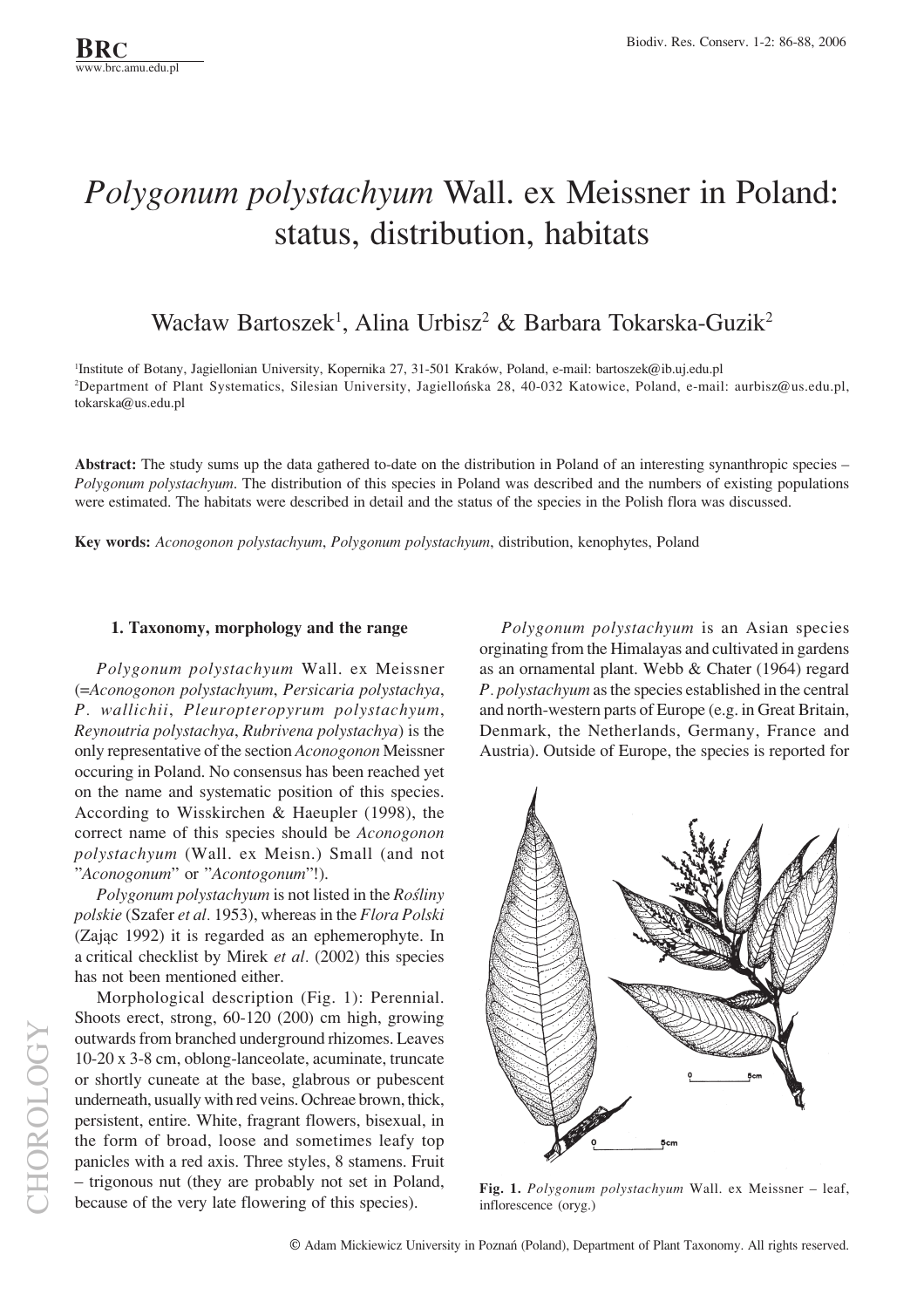example from North America, where it occurs on the north and central coast, from California to Canada, at some places in the United States it is a persistent weed, very difficult to uproot.

#### **2. Distribution and habitats in Poland**

The first report on this species from Poland was probably that of Schube  $(1927)$ , from Głuchołazy in the Silesia region (square CF-31 in the ATPOL grid). The locality was cited (with the wrong date of publication) by Michalak (1981). Later the species was reported in the Walim locality near Jedlina Zdrój (BE-94) and Mąkolno near Złoty Stok (BF-27) (Schube 1930).

In the 1970s, *P. polystachyum* was collected in the ruins of the Budniki – near Karpacz in the Karkonosze Mts. (square BE-80 in the ATPOL grid; coll. K. Rostański – Flora Silesiaca Exsiccata, specimens in KRAM); this site was published (Rostański 1977). In the recent years *P. polystachyum* was found in five localities (Fig. 2):

Niepołcko near Barlinek (Bacieczko 1997); square AC-27 in the ATPOL grid. A small population (ca. 50 shoots) occurs there at the edge of a neglected mansion park. The plants do not flower; the accompanying species are predominantly nitrophilous perennials such as *Aegopodium podagraria*, *Urtica dioica* and *Rumex obtusifolius*.

Górki Wielkie near Brenna (coll. A. Sendek – herbarium materials in KRA); square DF-91 in the ATPOL grid. Several separate patches, among other places upon the Brennica river, along the road leading to the church, near the cemetery. A highly numerous population showing a tendency to spread. Occurs in all these locations on sites evidently disturbed by human impact and accompanied by common native and synanthropic species, such as: *Arrhenatherum elatius*, *Dactylis glomerata*, *Lolium perenne*, *Daucus carota* and *Impatiens parviflora*.

Wielkie Drogi near Skawina (S. Gawroński, oral communication); square DF-78 in the ATPOL grid. Large population on the bank of a pond, almost completely dried-up and overgrown by vegetation (principally by reeds), at the edge of a former park surrounding a mansion (near the road to Pozowice). According to the oral communication of a resident of



**Fig. 2.** Distribution map of *Polygonum polystachyum* Wall. ex Meissner in Poland in the ATPOL grid square system